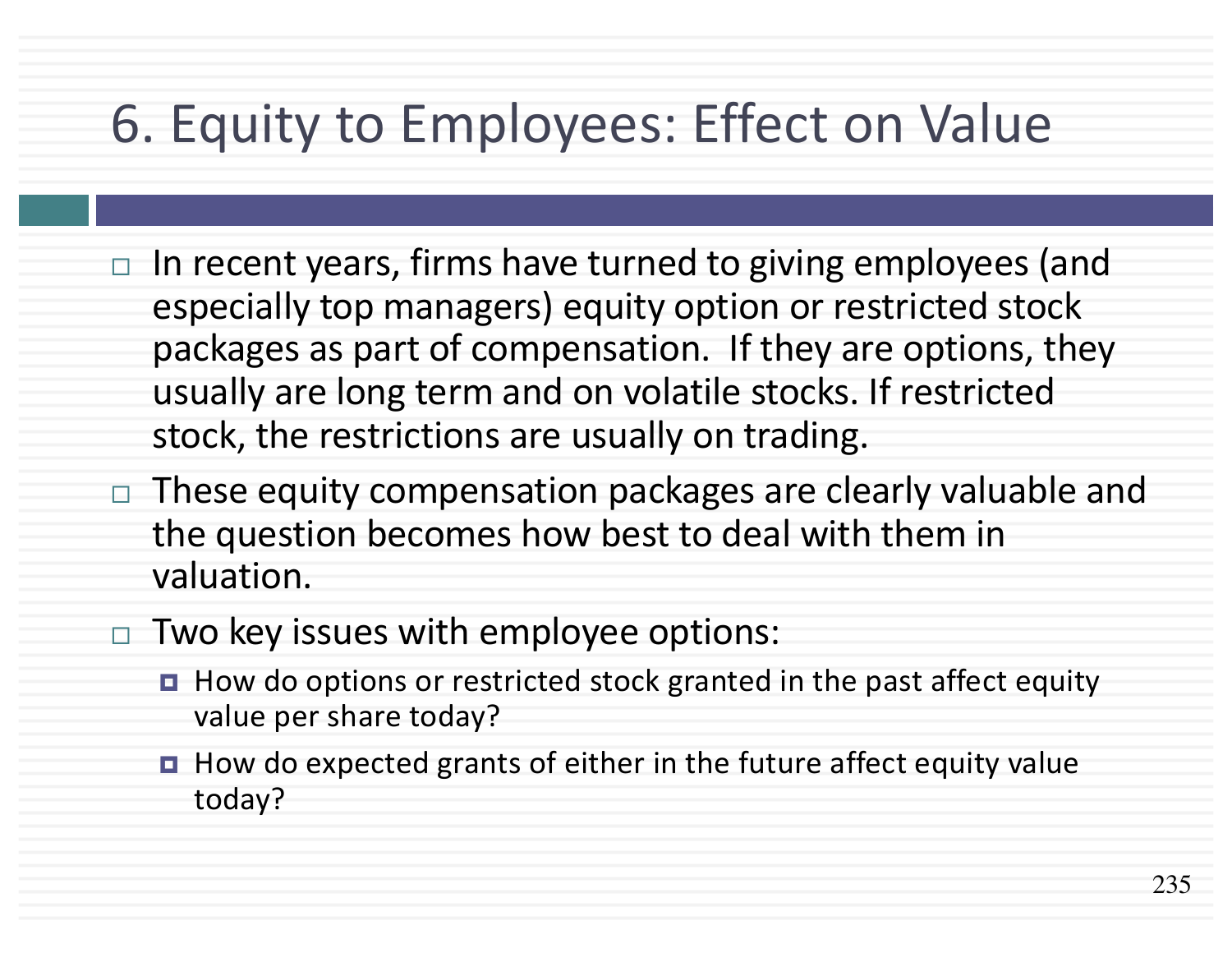### The Easier Problem: Restricted Stock Grants

#### **Aswath Damodaran 236**

- $\Box$  When employee compensation takes the form of restricted stock grants, the solution is relatively simple.
- $\Box$  To account for restricted stock grants in the past, make sure that you count the restricted stock that have already been granted in shares outstanding today. That will reduce your value per share.
- $\Box$  To account for expected stock grants in the future, estimate the value of these grants as a percent of revenue and forecast that as expense as part of compensation expenses. That will reduce future income and cash flows.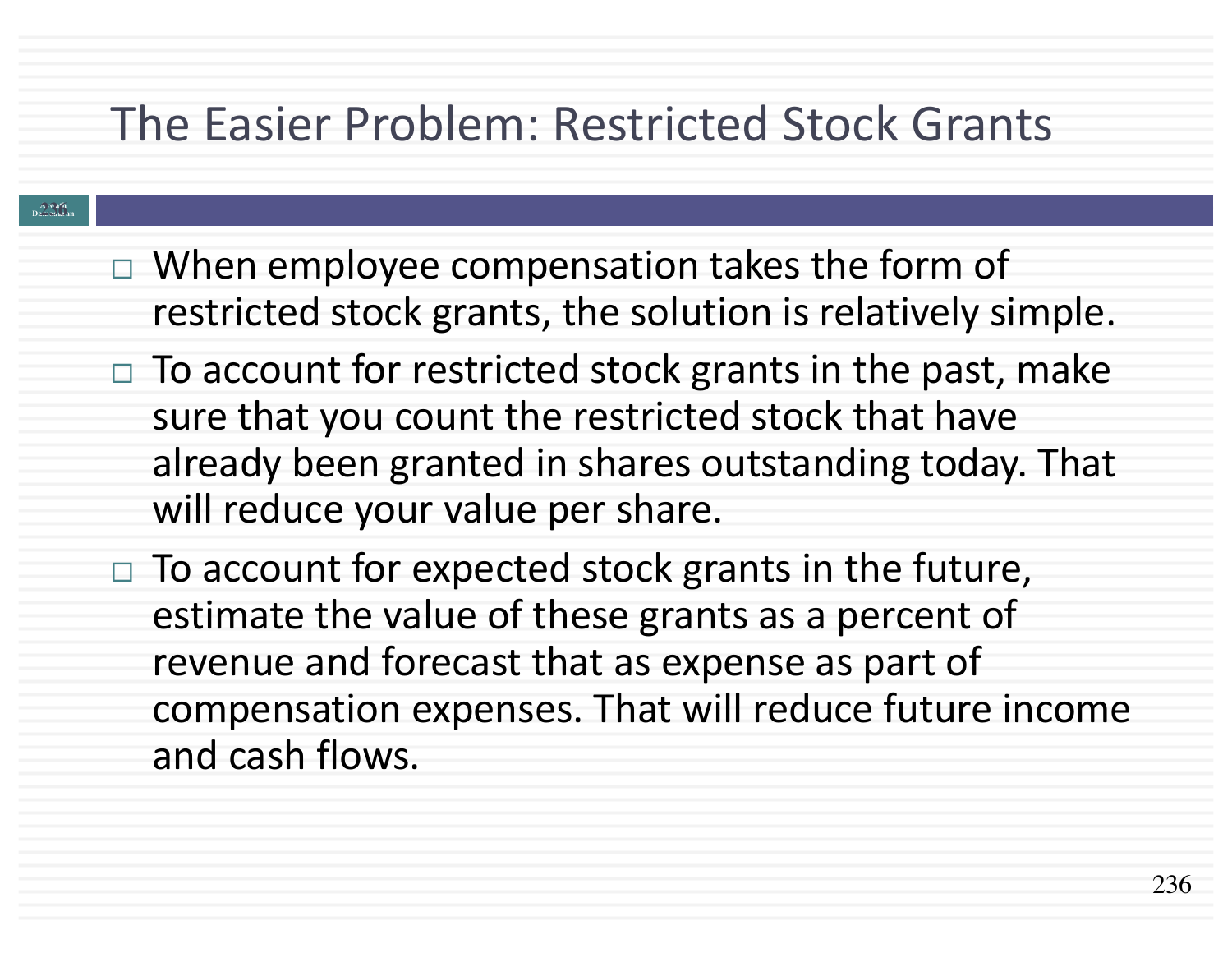# The Bigger Challenge: Employee Options

- $\Box$  It is true that options can increase the number of shares outstanding but dilution per se is not the problem.
- $\Box$  Options affect equity value at exercise because
	- Shares are issued at below the prevailing market price. Options get exercised only when they are in the money.
	- Alternatively, the company can use cashflows that would have been available to equity investors to buy back shares which are then used to meet option exercise. The lower cashflows reduce equity value.
- $\Box$  Options affect equity value before exercise because we have to build in the expectation that there is a probability of and a cost to exercise.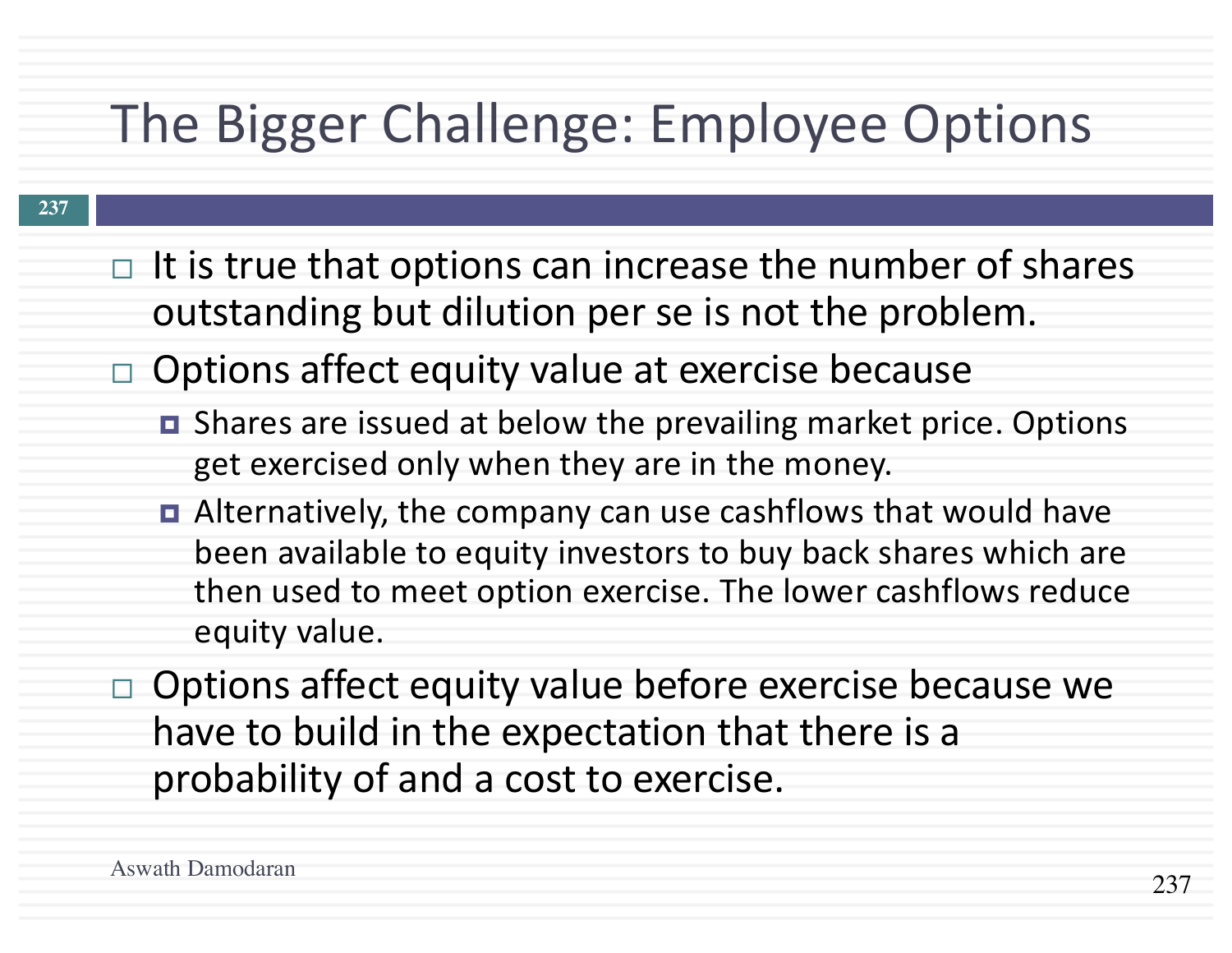### A simple example...

#### **238**

 $\Box$  XYZ company has \$ 100 million in free cashflows to the firm, growing 3% a year in perpetuity and a cost of capital of 8%. It has 100 million shares outstanding and  $\frac{2}{3}$  1 billion in debt. Its value can be written as follows:

| Value of firm = $100 / (.08-.03)$ | $= 2000$           |
|-----------------------------------|--------------------|
| Debt                              | $= 1000$           |
| $=$ Equity                        | $= 1000$           |
| Value per share                   | $= 1000/100 = $10$ |

- $\Box$  XYZ decides to give 10 million options at the money (with a strike price of \$10) to its CEO. What effect will this have on the value of equity per share?
	- a. None. The options are not in-the-money.
	- b. Decrease by 10%, since the number of shares could increase by 10 million
	- c. Decrease by less than 10%. The options will bring in cash into the firm but they have time value.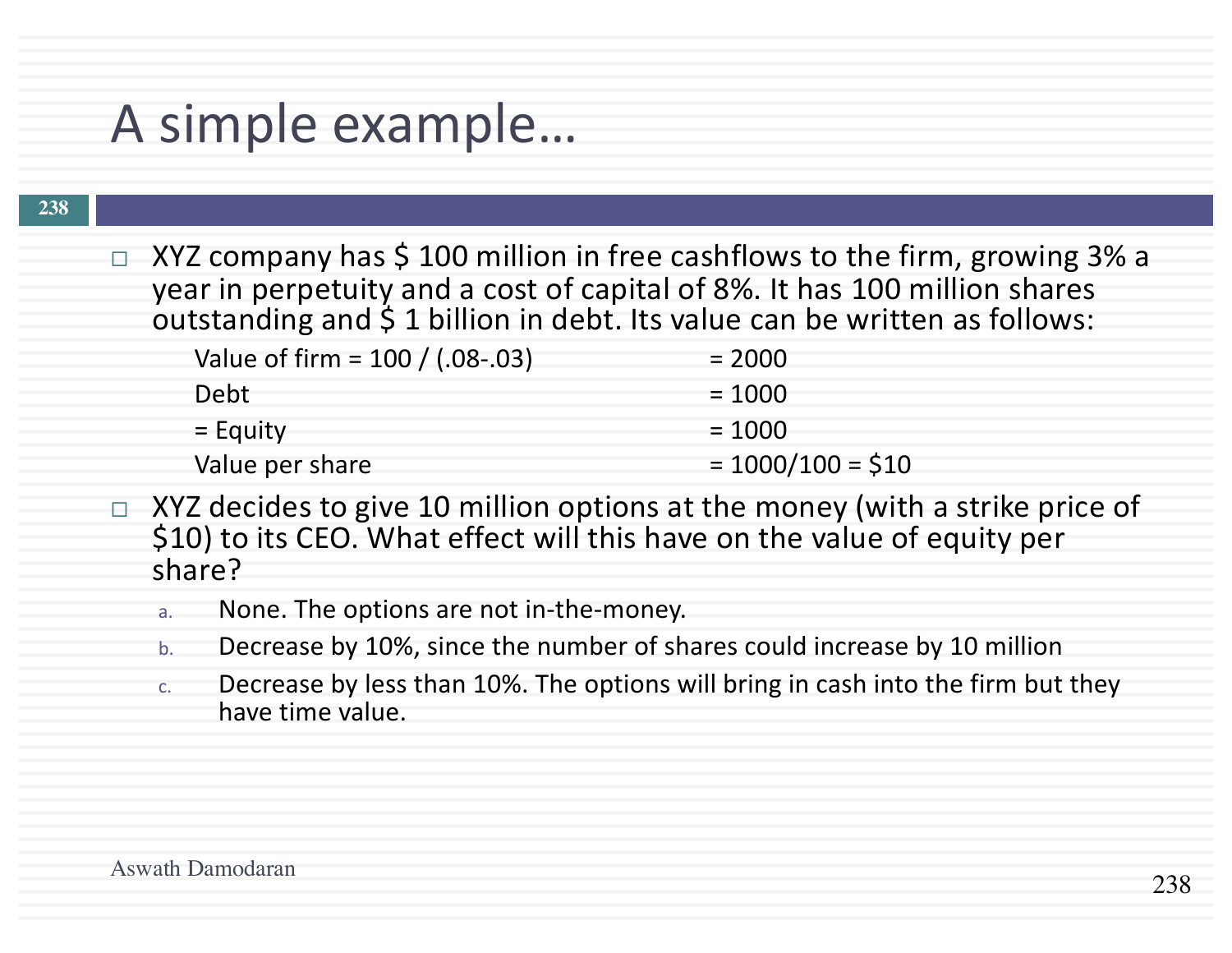## I. The Diluted Share Count Approach

 $\Box$  The simplest way of dealing with options is to try to adjust the denominator for shares that will become outstanding if the options get exercised. In the example cited, this would imply the following:

| Value of firm = $100 / (.08-.03)$ | $= 2000$             |
|-----------------------------------|----------------------|
| Debt                              | $= 1000$             |
| $=$ Equity                        | $= 1000$             |
| Number of diluted shares          | $= 110$              |
| Value per share                   | $= 1000/110 = $9.09$ |

 $\Box$  The diluted approach fails to consider that exercising options will bring in cash into the firm. Consequently, they will overestimate the impact of options and understate the value of equity per share.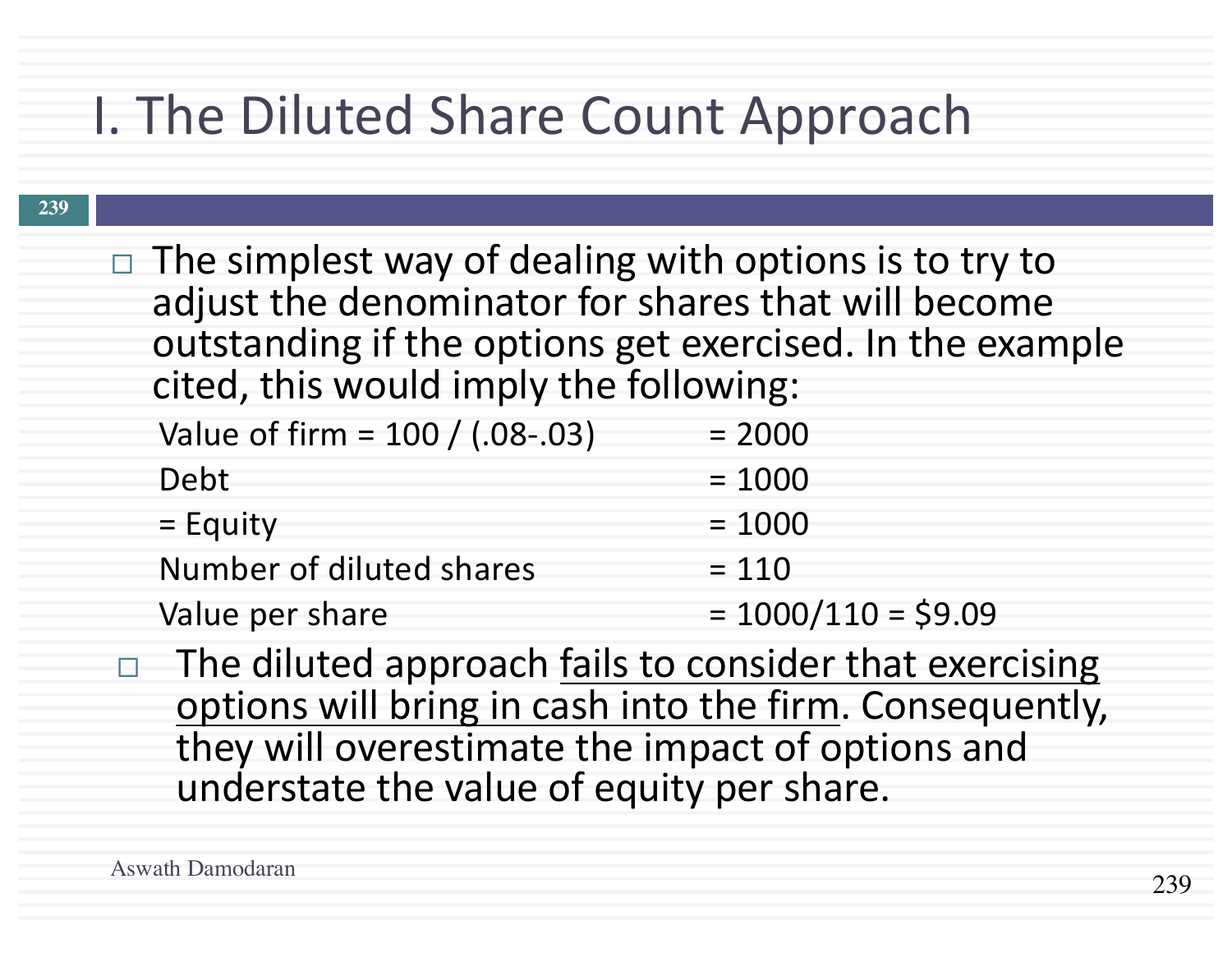## II. The Treasury Stock Approach

#### **240**

- $\Box$  The treasury stock approach adds the proceeds from the exercise of options to the value of the equity before dividing by the diluted number of shares outstanding.
- $\Box$  In the example cited, this would imply the following:

| Value of firm = $100 / (.08-.03)$ | $= 2000$                 |
|-----------------------------------|--------------------------|
| Debt                              | $= 1000$                 |
| $=$ Equity                        | $= 1000$                 |
| Number of diluted shares          | $= 110$                  |
| Proceeds from option exercise     | $= 10 * 10 = 100$        |
| Value per share                   | $= (1000+100)/110 = $10$ |

 $\Box$  The treasury stock approach fails to consider the time premium on the options. The treasury stock approach also has problems with out-of-the-<br>money options. If considered, they can increase the value of equity per share. If ignored, they are treated as non-existent.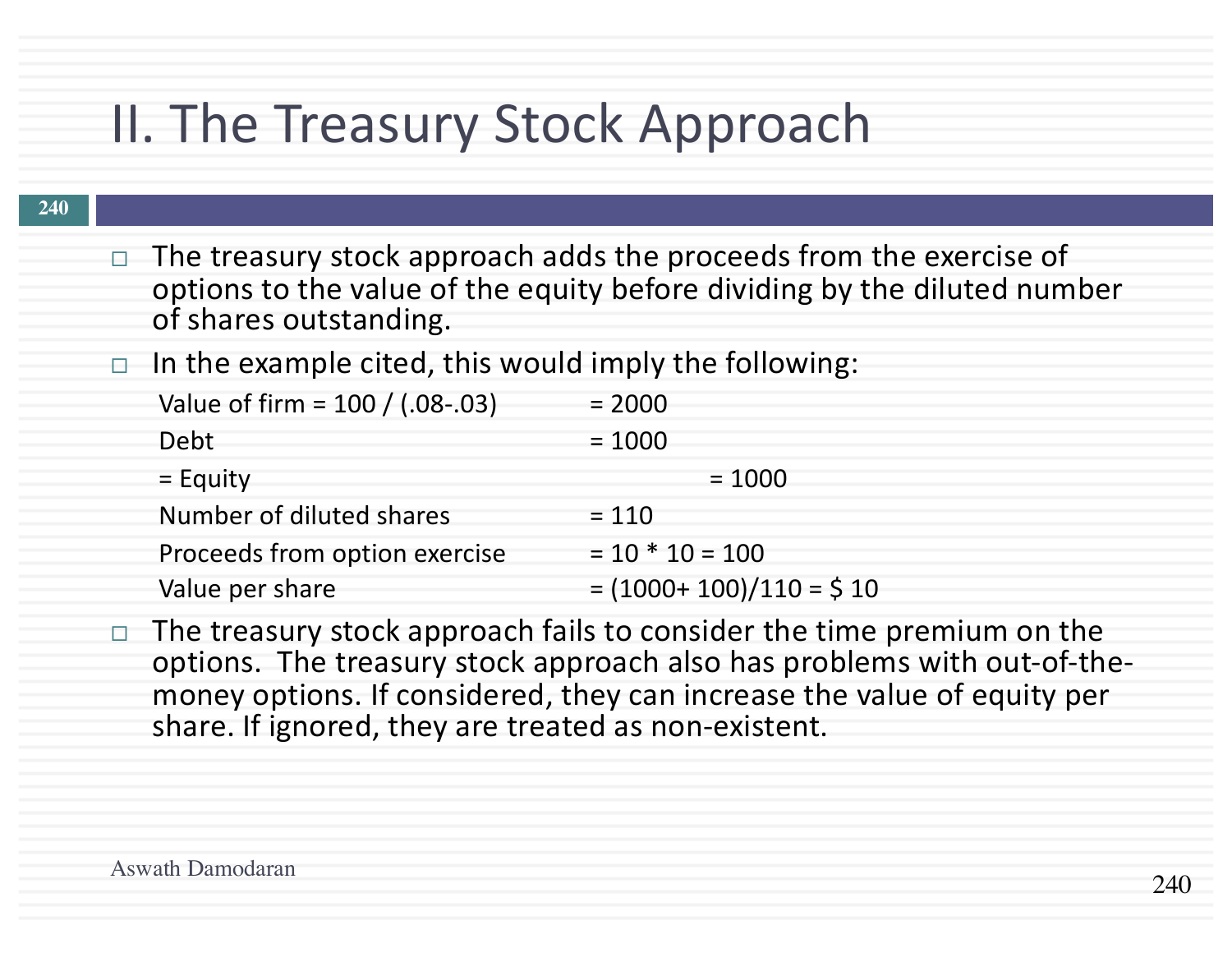# III. Option Value Drag

- Step 1: Value the firm, using discounted cash flow or other valuation models.
- $\Box$  Step 2: Subtract out the value of the outstanding debt to arrive at the value of equity. Alternatively, skip step 1 and estimate the of equity directly.
- $\Box$  Step 3:Subtract out the market value (or estimated market value) of other equity claims:
	- Value of Warrants = Market Price per Warrant  $*$  Number of Warrants : Alternatively estimate the value using option pricing model
	- Value of Conversion Option = Market Value of Convertible Bonds Value of Straight Debt Portion of Convertible Bonds
	- Value of employee Options: Value using the average exercise price and maturity.
- $\Box$  Step 4:Divide the remaining value of equity by the number of shares outstanding to get value per share.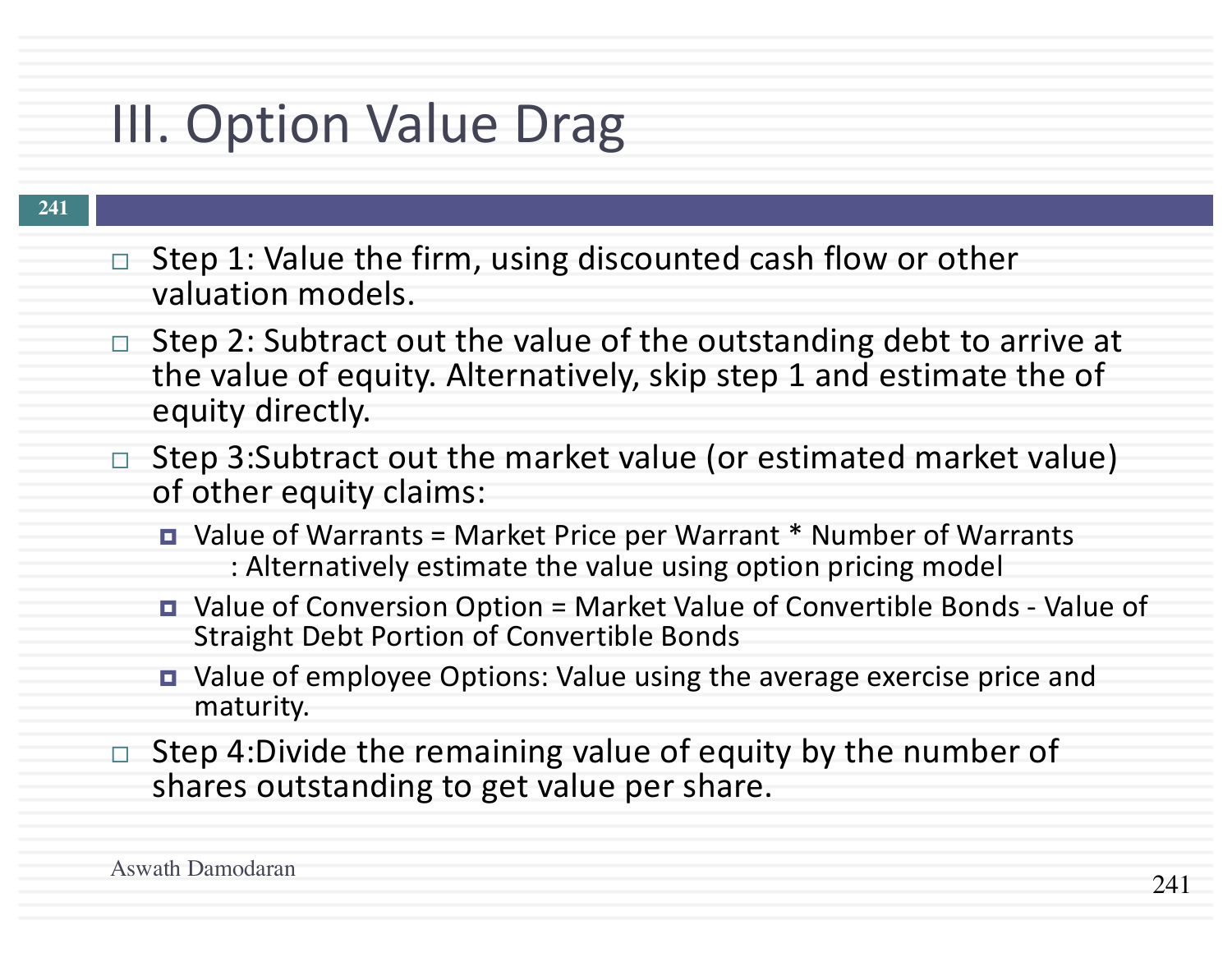## Valuing Equity Options issued by firms... The Dilution Problem

- $\Box$  Option pricing models can be used to value employee options with four caveats  $-$ 
	- **□** Employee options are long term, making the assumptions about constant variance and constant dividend yields much shakier,
	- Employee options result in stock dilution, and
	- Employee options are often exercised before expiration, making it dangerous to use European option pricing models.
	- $\blacksquare$  Employee options cannot be exercised until the employee is vested.
- $\Box$  These problems can be partially alleviated by using an option pricing model, allowing for shifts in variance and early exercise, and factoring in the dilution effect. The resulting value can be adjusted for the probability that the employee will not be vested.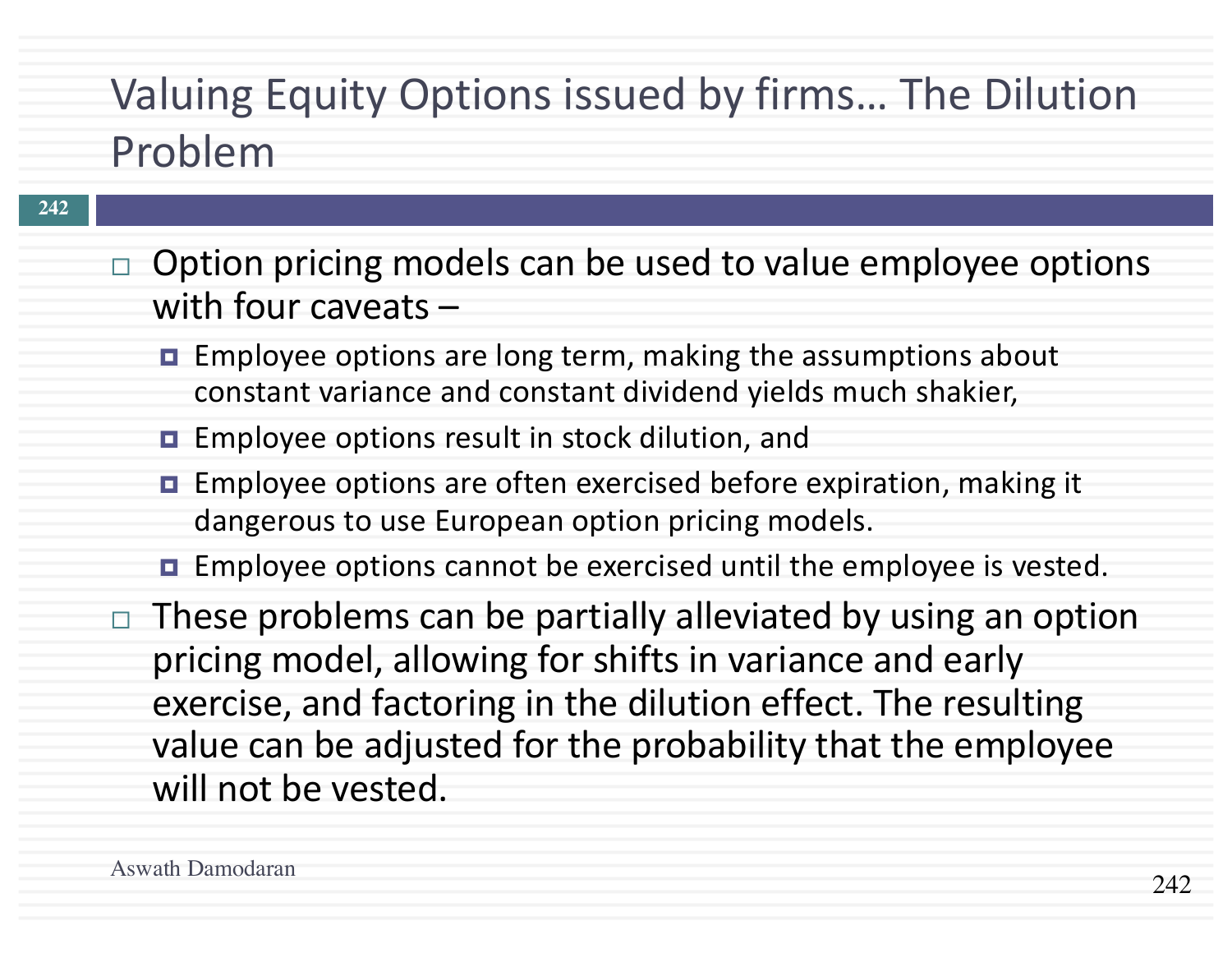### Valuing Employee Options

- $\Box$  To value employee options, you need the following inputs into the option valuation model:
	- $\blacksquare$  Stock Price = \$ 10, Adjusted for dilution = \$9.58
	- $\blacksquare$  Strike Price = \$10
	- $\blacksquare$  Maturity = 10 years (Can reduce to reflect early exercise)
	- $\blacksquare$  Standard deviation in stock price = 40%
	- $\blacksquare$  Riskless Rate = 4%
- $\Box$  Using a dilution-adjusted Black Scholes model, we arrive at the following inputs:
	- $\blacksquare$  N (d1) = 0.8199
	- $\blacksquare$  N (d2) = 0.3624
	- Value per call =  $$ 9.58 (0.8199) $10 e^{-(0.04)(10)}(0.3624) = $5.42$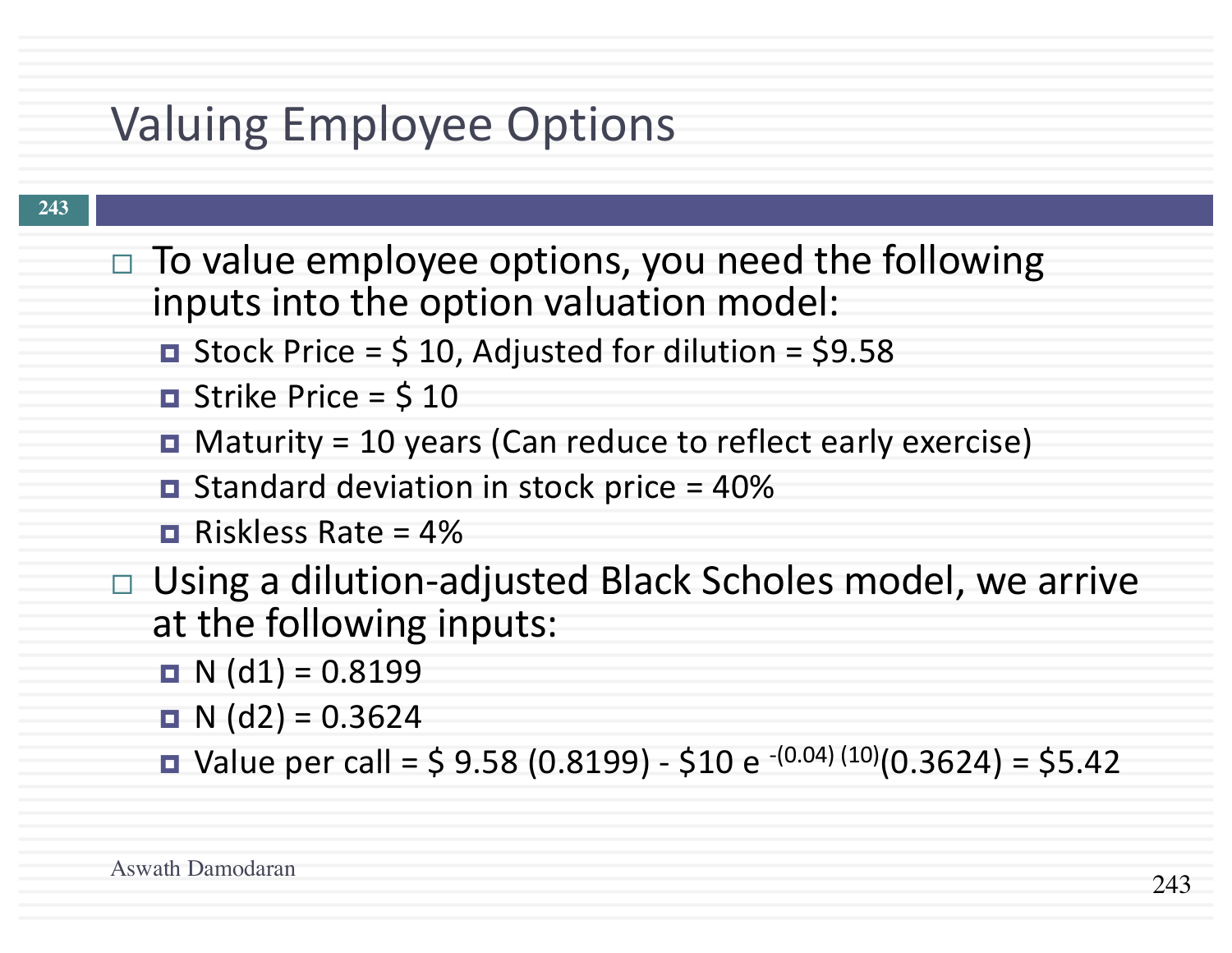### Value of Equity to Value of Equity per share

 $\Box$  Using the value per call of \$5.42, we can now estimate the value of equity per share after the option grant:

| Value of firm = 100 / (.08-.03) | $= 2000$    |
|---------------------------------|-------------|
| Debt                            | $= 1000$    |
| $=$ Equity                      | $= 1000$    |
| Value of options granted        | $=$ \$ 54.2 |
| = Value of Equity in stock      | $=$ \$945.8 |
| / Number of shares outstanding  | /100        |
| = Value per share               | $=$ \$9.46  |

 $\Box$  Note that this approach yields a higher value than the diluted share count approach (which ignores exercise proceeds) and a lower value than the treasury stock approach (which ignores the time premium on the options)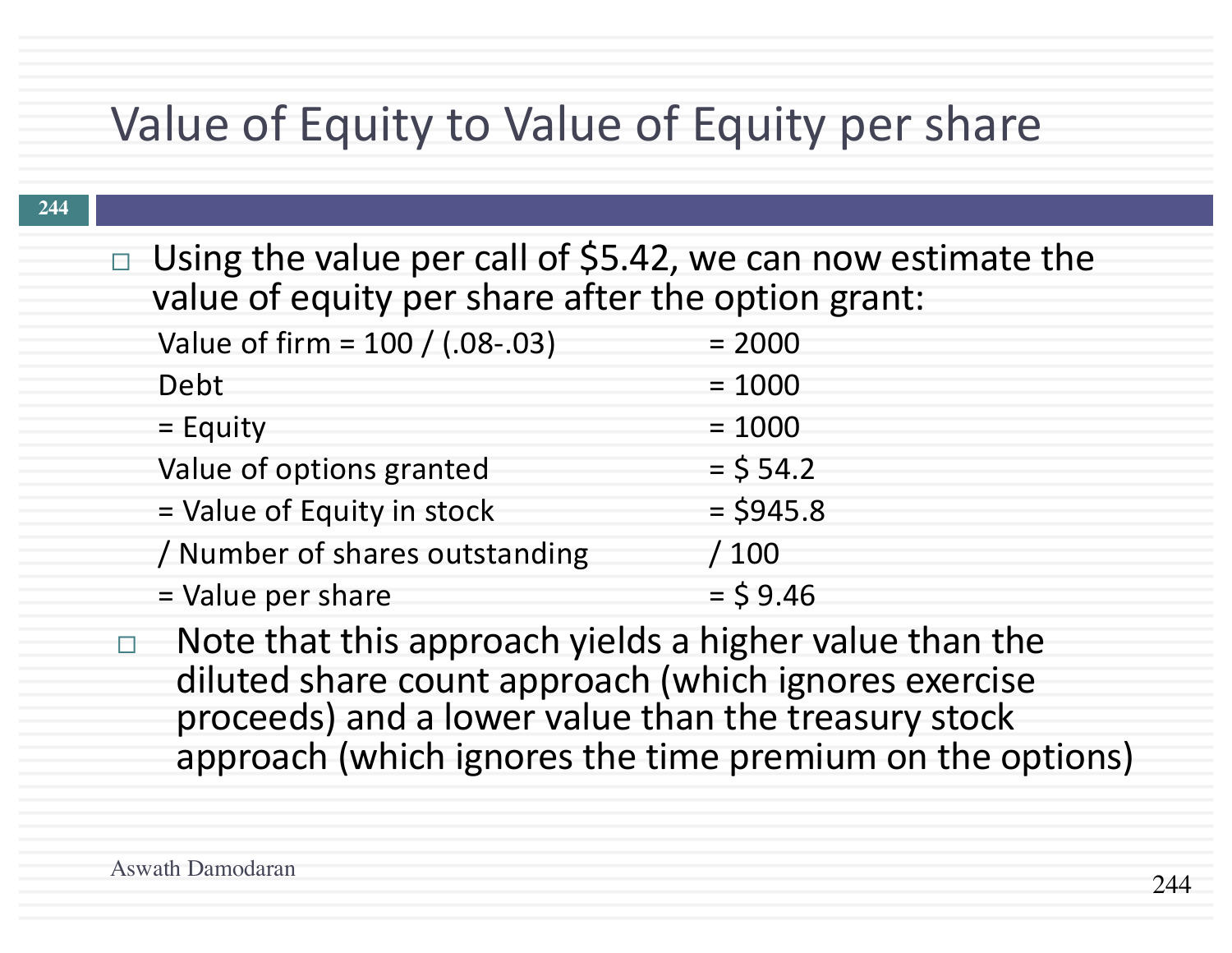## To tax adjust or not to tax adjust...

- **245**
- $\Box$  In the example above, we have assumed that the options do not provide any tax advantages. To the extent that the exercise of the options creates tax advantages, the actual cost of the options will be lower by the tax savings.
- $\Box$  One simple adjustment is to multiply the value of the options by  $(1-$  tax rate) to get an after-tax option cost.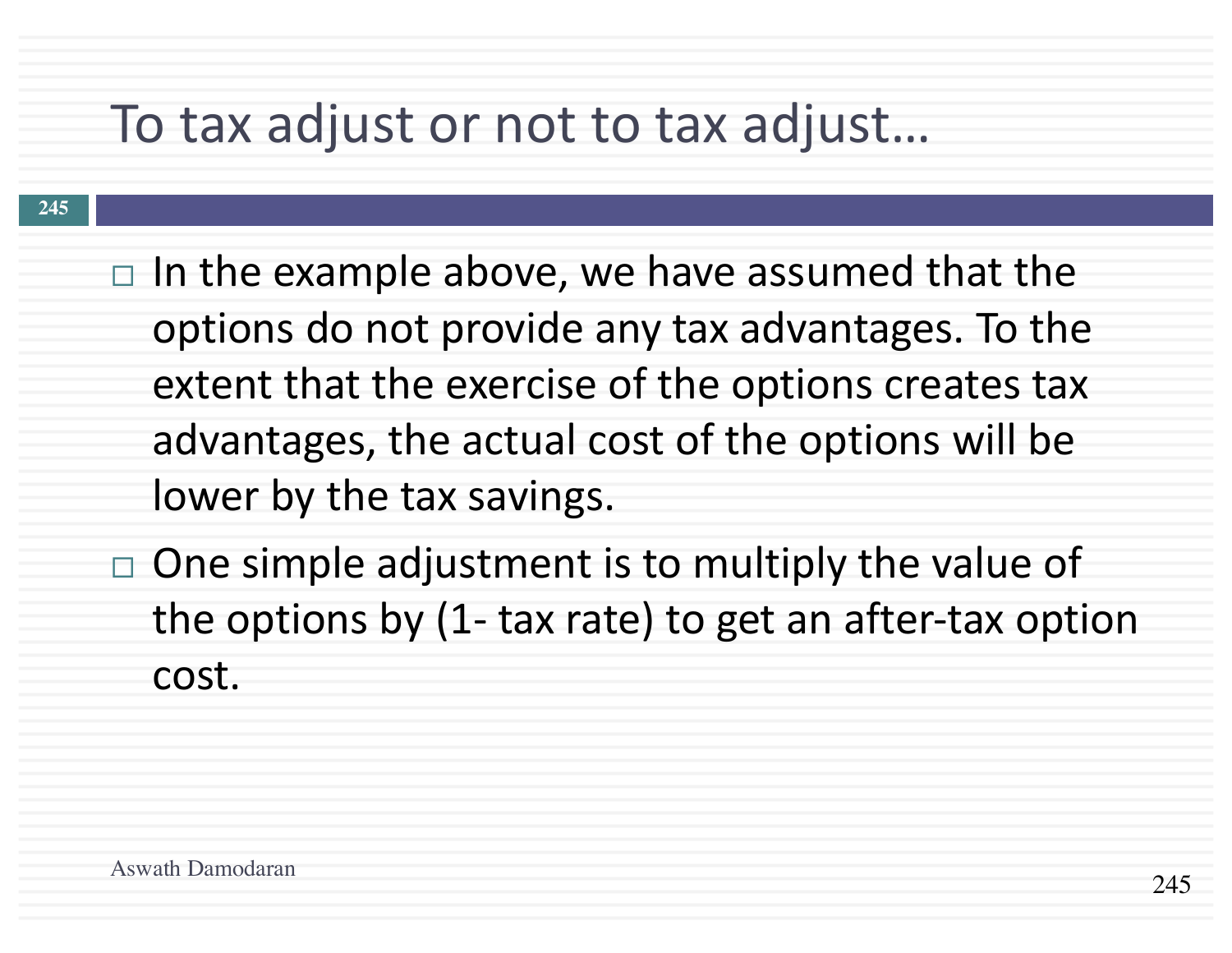# Option grants in the future...

- $\Box$  Assume now that this firm intends to continue granting options each year to its top management as part of compensation. These expected option grants will also affect value.
- $\Box$  The simplest mechanism for bringing in future option grants into the analysis is to do the following:
	- $\blacksquare$  Estimate the value of options granted each year over the last few years as a percent of revenues.
	- $\blacksquare$  Forecast out the value of option grants as a percent of revenues into future years, allowing for the fact that as revenues get larger, option grants as a percent of revenues will become smaller.
	- **□** Consider this line item as part of operating expenses each year. This will reduce the operating margin and cashflow each year.